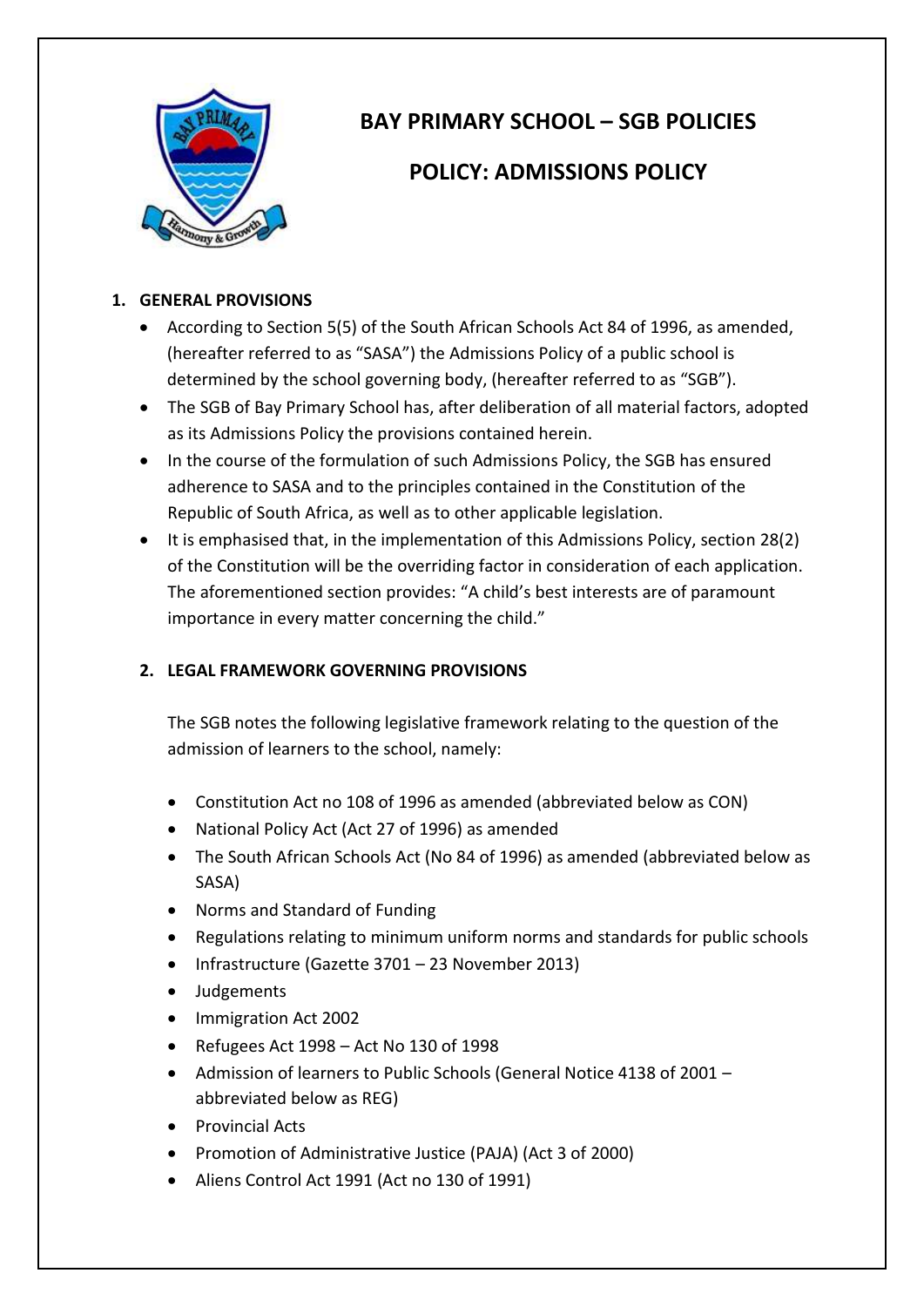The School and its SGB defer to the relevant provisions of legislation to the extent that they may be valid and binding upon them and take precedence over the power of the SGB to determine the admission policy of the School, whilst being determined to ensure the full implementation of the School's admission policy within the parameters of legislation.

#### **3. SPECIFIC PROVISIONS**

- Bay Primary School is a co-ed school committed to providing an environment of excellence in the provision of academic, cultural and sporting education and activities.
- Bay Primary School is a public school, having juristic personality by the provisions of Sections 15 of the South African Schools Act, No. 84 of 1996.
- Consideration will be given to whether it will be in a learner's best interests for him/her to be accepted.
- It is the intention to provide a racially, culturally and socio-economically diverse environment, with provision made to encourage access to disadvantaged learners.
- No form of unfair discrimination will be practised in the selection of learners to Bay Primary School.

### **4. LANGUAGE OF INSTRUCTION**

- In terms of Section 6(2) of SASA, the SGB of a public school may determine the language policy of that school.
- The SGB of Bay Primary has, in its language policy, determined that the school will be a single medium school and that the language of instruction will be English. Accordingly learners admitted to the school will need to be sufficiently proficient in English so as not to prejudice their academic progress.

### **5. AGE OF LEARNERS FOR ADMISSION TO GRADE 1**

- A learner will be given preference in consideration for admission to Grade 1 at Bay Primary if he/she will turn 7 by 31 December of his/her Grade 1 year.
- In other Grades, learners who are more than two years older than the Grade cohort will only be accepted in exceptional circumstances.

### **6. CAPACITY OF SCHOOL**

The capacity of the school shall be limited to 470 learners, which includes 60 learners in each Grade (a maximum of 30 learners in each class) excluding Grade R. In Grade R there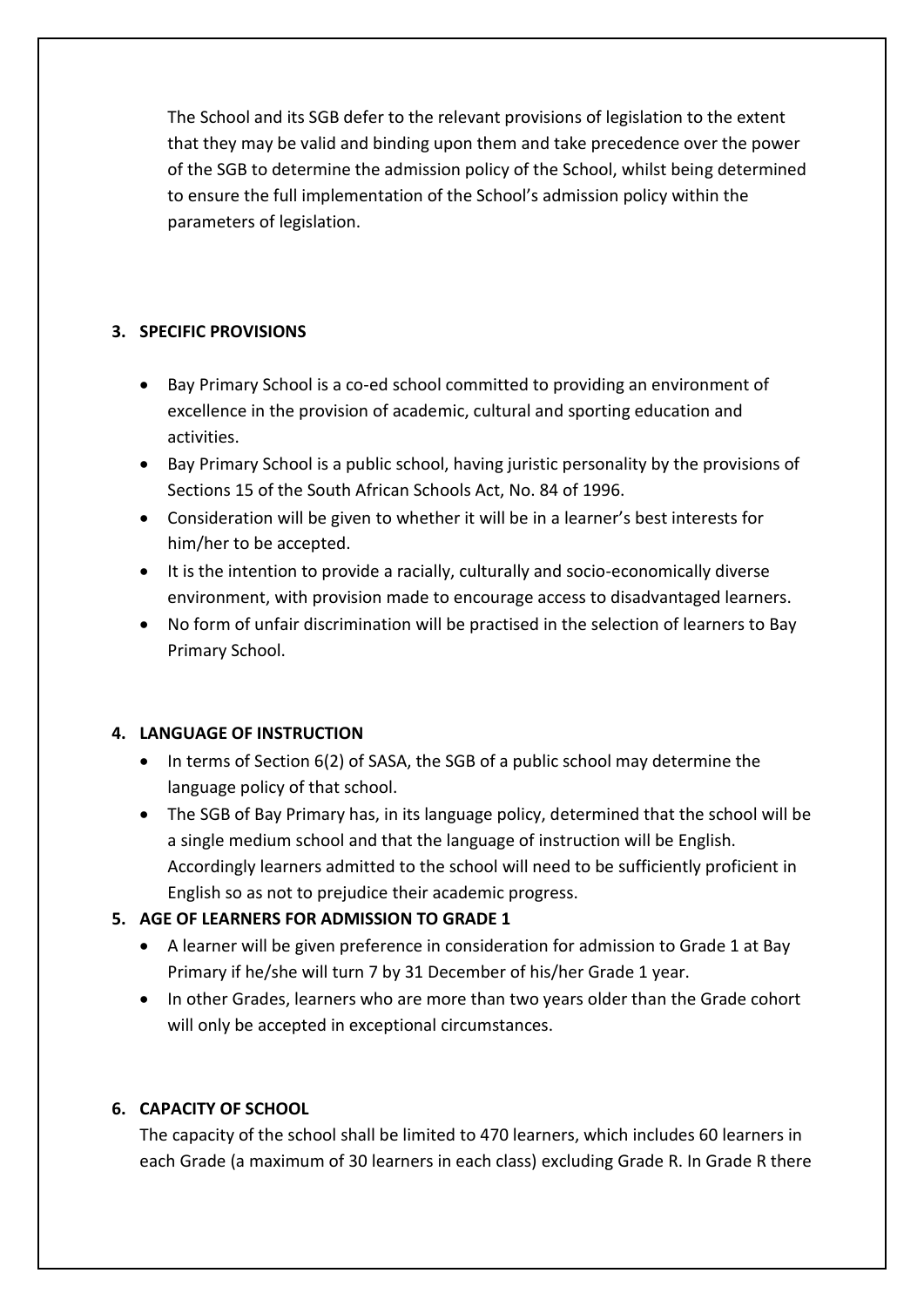will be a maximum of 25 learners in each class. In reaching a decision on this figure the SGB has taken into account all relevant factors including, but not limited to:

- The number of educators available;
- The learners' best interests have preference:
- Educators' space requirements including areas for their administration to be carried out;
- The number of designated, suitably sized classrooms;
- The need for sports, remedial and cultural programmes and activities to take place;
- Provision for continued space for a library, computer room, music room, a school hall and D&T room;
- A space for the management and administration of the school;
- The sanitary facilities available;
- Parking facilities:
- Safety measure;
- The maximum number of learners permitted per class;
- A staff workroom which includes a resource room.

The educational needs, safety and well-being of the learners are of paramount importance in determining the capacity of the school. The playground area can only accommodate a certain number of learners during break time.

### **7. PRIORITY GIVEN TO APPLICANTS**

In considering applications for admission to Bay Primary, the SGB has resolved that the Principal will have discretion to admit learners and, in the exercise of such discretion, priority will be given to the following applicants in the following order:

- Except for Grade 1, a learner must have passed the Grade immediately below the Grade into which admission is sought. There are obviously exceptions to the rule and each one will be assessed on its merits.
- A learner whose custodian parent/legal guardian is able to prove, by the submission of documentary evidence to the satisfaction of the school, that Bay Primary is one of the closest schools to the learner's place of normal residence;
- A learner whose acceptance will be in furtherance of the commitment of Bay Primary to promote diversity;
- A learner who has a brother/sister currently at the school;
- Where placement is in the best interest of the learner and where he/she is clearly willing and able to benefit educationally from the programme offered by the school.

The presence or absence of any of the abovementioned factors is not a guarantee of acceptance to or exclusion from Bay Primary.